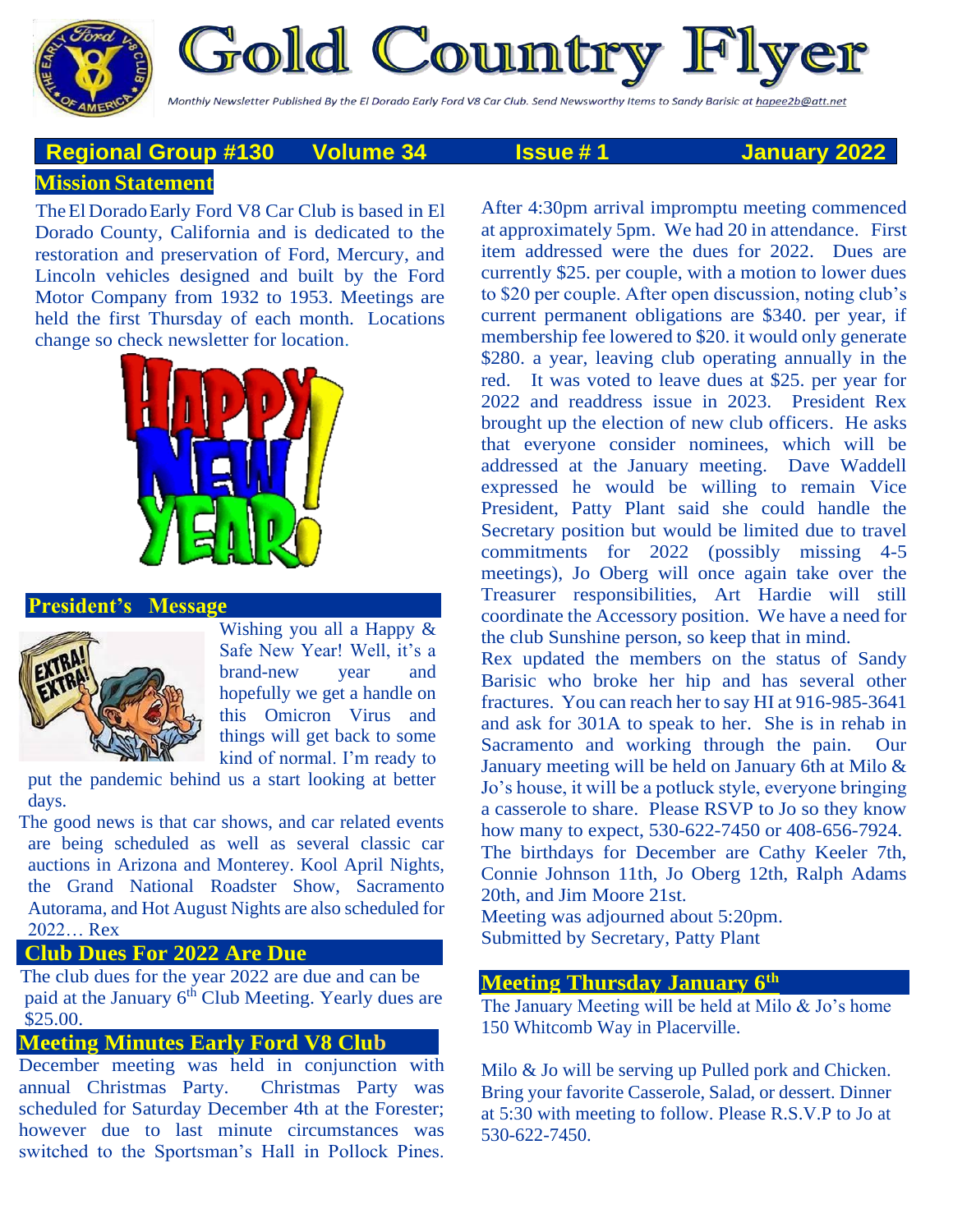# **Breakfast Saturday January 8th**

Saturday breakfast will be January 8<sup>th</sup> at the Golden Waffle on Broadway in Placerville at 9:00 AM.

## **Ford V8 Club Save The Date Events!**

Meeting Schedule

- Thursday January 6<sup>,</sup> 2022
- Thursday February 6, 2022
- Thursday March 3, 2022

#### **Sunshine Report**

Talked with Sandy this past Sunday and she was in good spirits. She is mobile with a walker but is unable to drive and will not be able to make the January Meeting. Give her a call on her cell phone, contact Rex for the number.

We're looking for a volunteer to do the monthly Sunshine Report. Let Rex know if you have an interest.

#### **Ladies Luncheon**

We had a great group of ten ladies who made the November Ladies Luncheon at Applebee's in Cameron Park. We had a nice visit sharing Thanksgiving plan and discussing family and friends. Very nice turnout considering hectic holiday schedules this time of year. Times and dates for December's luncheon will be discussed at the next meeting.

#### **Men's Luncheon**

The January Men's Lunch is scheduled for Thursday January 20th at the Roundtable Pizza on Main Street in Placerville 12:00 Noon. Please let Rex know if you plan to attend.

#### **Birthdays & Anniversaries**

Michelle Hardie 2nd; Howard Madison 7th; Milo Broz 8th; Don Erb 10th; Kathy Pacini 17th Anniversaries – Len & Peg Brewers 22nd

# **5 essentials that allow your classic to sleep peacefully when the temperature falls**

Yes. How much or how little you do depends on the length of the layover and how thorough you want to be. Basically, you need to consider the fuel, the battery, the tires, rodent repellent, and a cover. If your winter is just two or three months, disconnect the battery and throw a cover on the car, but for a longer slumber, you'll want to be more scrupulous.

**Fuel** - Most gas contains 10 percent ethanol, which is hygroscopic (it absorbs moisture from the air). If you live in a humid environment, it's a good idea to store a car with the tank full, as it minimizes the possibility of water being absorbed from air in the unfilled portion of the tank. This

is particularly important if the car is old enough that it has a metal gas tank; you don't want water collecting at the bottom. Some folks swear by additives like Sta-Bil, which claim to break up water and keep the fuel from oxidizing. I've never had an over-the-wintered car have running problems attributable to old gas, but if three months turns to a year, you'll be glad for the stabilizer. If you know in advance that the car is going into long-term hibernation, you'd be smart to drain the tank first and suck the carburetor's float bowls dry, as the gooey varnish left by ancient gas can be problematic.

**Battery** - Cold temperatures and a parasitic drain will likely kill a battery before spring. If the car is stored where there's electricity, a battery tender will keep the battery charged. Note that you generally want a maintainer, not a trickle charger; a maintainer is designed to stay connected to the battery, whereas a trickle charger should be disconnected when the battery is fully charged—and can overcharge the battery if it's not removed. If the car is wintering somewhere where there's no juice, simply disconnecting the negative terminal of the battery is very effective.

**Rodent Repellent** - The vicissitudes of time and fortune may slowly eat away at your treasured car, but between the nesting, the poop, the chewing, and the dying and stinking, the damage rodents can do quickly is astonishing. Reportedly, rodents don't like smells, and some folks swear by Bounce dryer sheets, Irish Spring soap, peppermint oil, and other aromatics. Others have had luck with ultrasonic devices. Bottom line: Any rodent deterrent is better than nothing and be prepared to react at the first sign of contamination before massive damage is done.

**Tires** - Having a car sit for several months will flat-spot the tires a bit, but when they're driven and warmed up, they'll probably work themselves round. Longer sits, though, particularly in cold weather, can permanently flatspot tires. The best prevention is to use four jack stands and store the car with all four wheels up. Short of that, drive the car on occasion or at least move it in the storage space. It doesn't take much.

**Cover -** his one's the easiest. Even if the car is in pampered indoor climate-controlled storage, a cover will keep the dust, the critters, and the sun streaming through the windows off the paint, and those are all good things. That's it. Just know that the best thing you can do is to keep the layup short, and if at all possible, exercise the car in the middle.

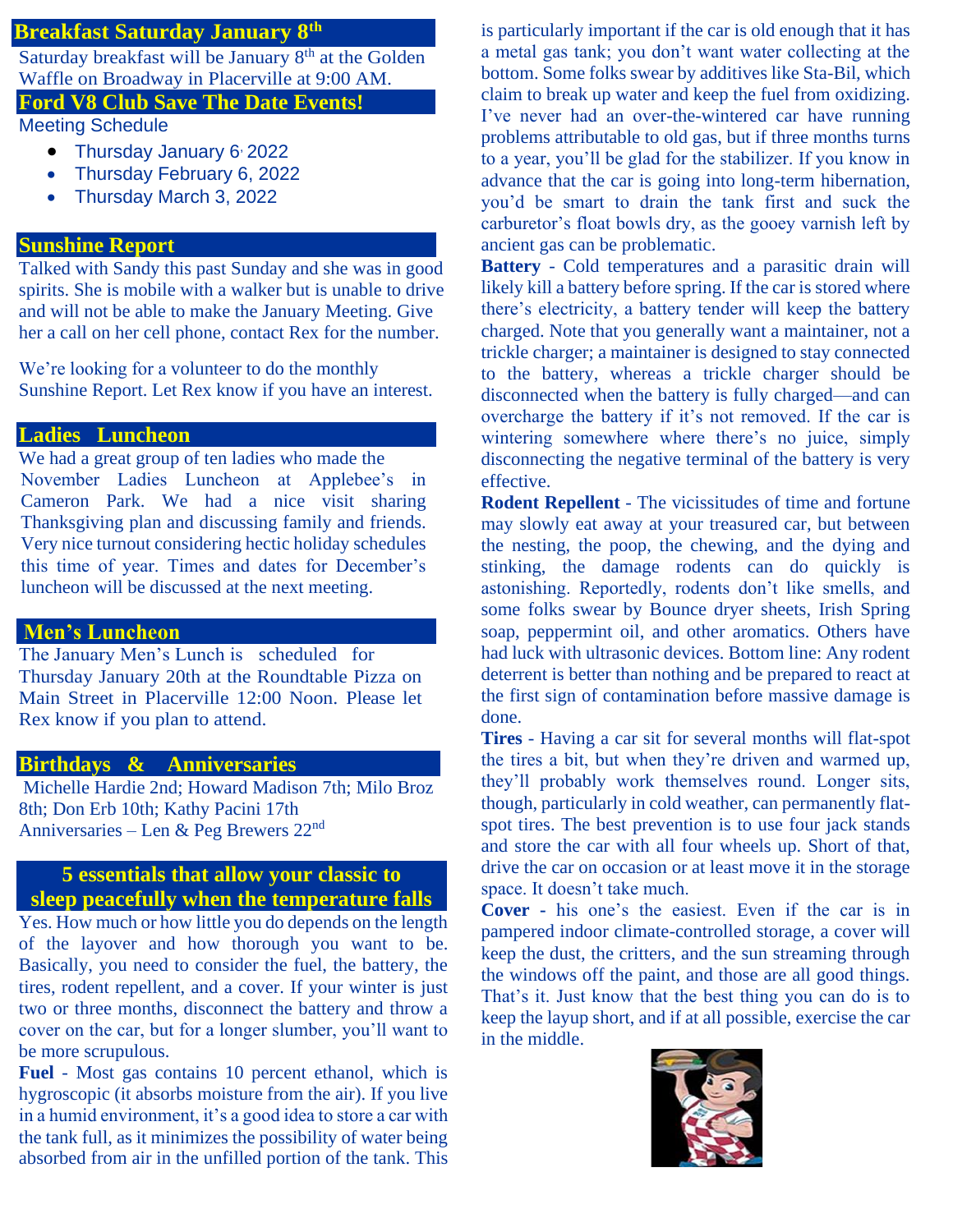# **Upcoming 2022 Car Show Events in the Greater Sacramento Area**

Cars & Coffee weekly every other Saturday at the Palladio in Folsom Cars & Coffee weekly every other Saturday in El Dorado Hills Cars & Coffee Saturdays in Carmichael at the Bel Air Manzanita & Fair Oaks Blyd Saturday April 23, 2022, thru May 3, 2022, Kool April Nights - Redding

**Contact Rex with questions regarding shows listed above.** 

# Got something to sell? Post it here for free. Send info to rexroden1@gmail.com







# **Club Christmas Party Pics**